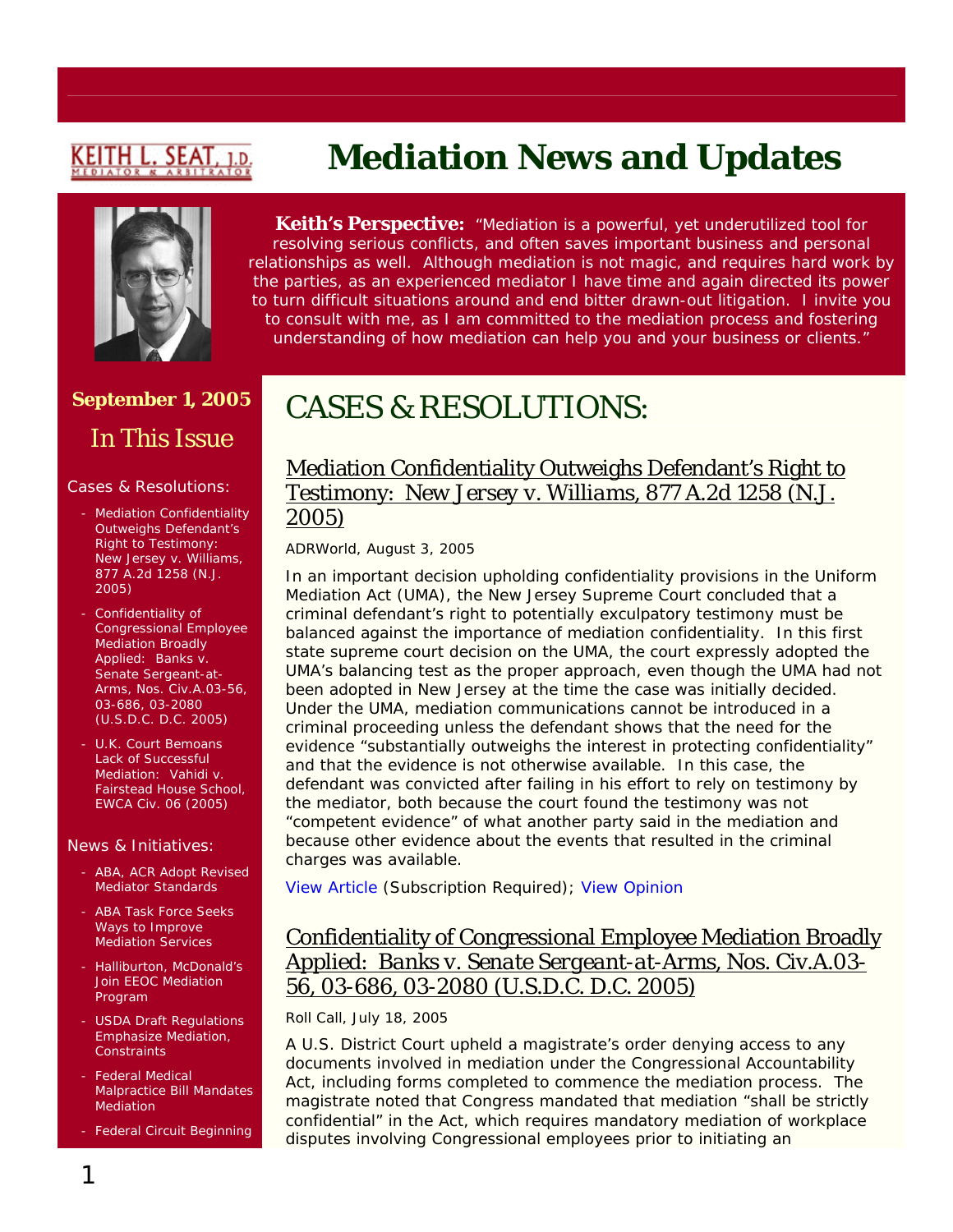#### Free IP Mediation

- New Jersey Court Considering Pay for Its **Mediators**
- Lack of Mediator Pay Generates Controversy in L.A.
- New Jersey Requiring Mediation or Arbitration of Lemon Law Cases
- California Funds Special Education Mediation Programs
- **Mediation Winding Down** Florida's 2004 Hurricane **Disputes**
- Memphis' Largest Law Firm Opens ADR Center
- Barriers to U.K. Mediation Explored
- Canada's Largest Auto Insurer Backs Mediation
- Fiji Promotes Employment Mediation as Response to Globalization
- Commercial Mediation Conference Held in Beijing

administrative hearing or filing in district court. In defending against claims of race discrimination, the Senate Sergeant-at-Arms unsuccessfully argued that it needed the mediation documents to determine if the mediation prerequisite had been met. The magistrate refused to compel production of the documents by one legislative branch office to another in order to avoid meddling in the "internal affairs" of Congress.

[View Article](http://web2.westlaw.com/find/default.wl?mt=LawSchoolPractitioner&fn=_top&sv=Split&cite=2005+WLNR+11241349&rp=%2ffind%2fdefault.wl&vr=2.0&rs=WLW5.08) (Subscription Required); [View Magistrate's Order](http://web2.westlaw.com/search/default.wl?rs=WLW5.08&db=ALLFEDS&sskey=CLID_SSSA442779&query=TI(BANKS+%26+SeRGEANT-AT-ARMS)&action=Search&mt=LawSchoolPractitioner&vr=2.0&method=TNC&sv=Split&rp=%2fsearch%2fdefault.wl&fn=_top) (Subscription Required)

### U.K. Court Bemoans Lack of Successful Mediation: *Vahidi v. Fairstead House School*, EWCA Civ. 06 (2005)

#### *Lawyer*, August 8, 2005

A recent U.K. Court of Appeal decision expressed strong support for early mediation when controlling legal principles are not in serious dispute. In affirming the lower court's decision denying a teacher's work-related stress claim, the court stated:

One shudders to think of the costs of this appeal and of the trial, which apparently took as long as nine days. As the courts have settled many of the principles in stress at work cases, litigants really should mediate cases such as the present. Of course, mediation before trial is infinitely preferable to mediation before appeal. But it is a great pity that neither form of mediation has taken place in this case, or if it has, that it has not produced a result.

[View Article](http://web2.westlaw.com/search/default.wl?cfid=1&tf=500&rltdb=CLID_DB541779&vr=2.0&fcl=False&eq=search&ss=CNT&ssrc=3&sv=Split&cxt=RL&n=2&action=EditQuery&origin=Search&mt=LawSchoolPractitioner&blinkedcitelist=False&scxt=WL&rp=%2fsearch%2fdefault.w) (Subscription Required); [View Opinion](http://www.cedr.co.uk/library/edr_law/Vahidi_v_Fairstead.pdf))

## NEWS & INITIATIVES:

## ABA, ACR Adopt Revised Mediator Standards

#### *ADRWorld*, August 11, 2005, August 29, 2005

The American Bar Association (ABA) House of Delegates formally approved revised *Model Standards of Conduct for Mediators* on August 9 at its annual meeting. On August 22, the Association for Conflict Resolution (ACR) Board of Directors unanimously approved the newly revised *Model Standards*, which will apply to ACR's 6,000 members and be used whenever ethics complaints are brought. Other groups, including government agencies and court programs are also expected to adopt the revised ethical standards. First adopted in 1994, the *Model Standards* were revised by a committee of representatives from the ABA, ACR and the American Arbitration Association. The revised standards provide more detailed guidance on mediator impartiality, confidentiality and conflict-of-interest disclosures. They also expand on permissible fee arrangements and advertising, including a last minute addition forbidding mediators from charging contingency fees.

[View ABA Article](http://www.adrworld.com/sp.asp?id=38764) (Subscription Required); [View ACR Article](http://www.adrworld.com/sp.asp?id=38825) (Subscription Required); View *[Model Standards](http://www.abanet.org/dispute/news/ModelStandardsofConductforMediatorsfinal05.pdf)*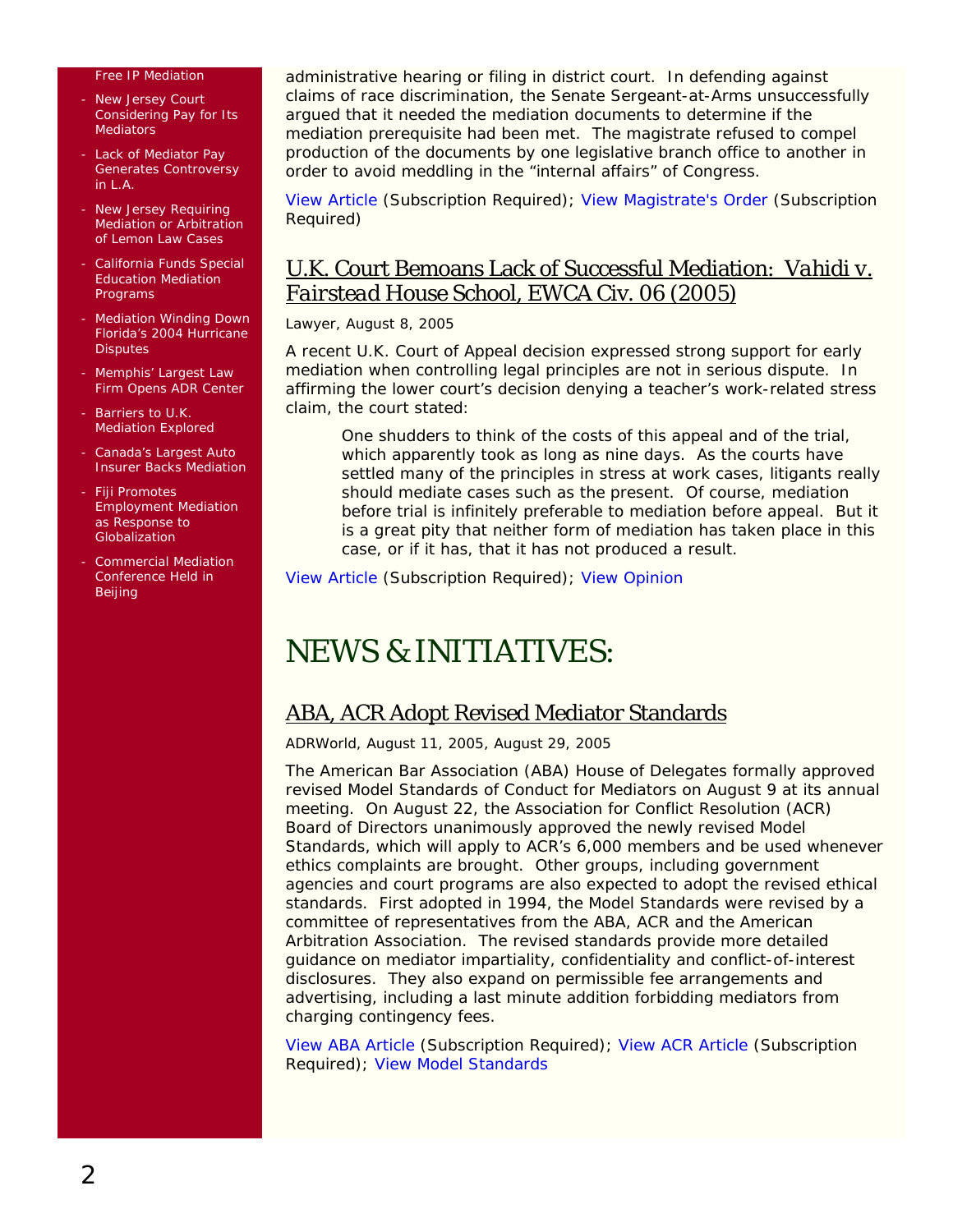## ABA Task Force Seeks Ways to Improve Mediation Services

*ADRWorld*, August 9, 2005

### **Mediation Quotes**

'We are all lifelong students of conflict resolution (like it or not)...."

"One of the main barriers to resolution comes when people can't let the conflict go and move on with their lives."

"Anger is not a problem to be solved, nor something to be ignored or suppressed.... Anger is an emotion that needs to be worked through and processed as respectfully as possible."

– Gary T. Furlong, *The Conflict Resolution Toolbox*

## **IBA Mediation Newsletter**

The second issue of the International Bar Association's Mediation Newsletter (Vol. 1, No. 2), with 72 pages covering 21 jurisdictions, is now available. [View IBA](http://www.ibanet.org/images/downloads/Mediation_Aug_05.pdf)  **[Newsletter](http://www.ibanet.org/images/downloads/Mediation_Aug_05.pdf)** 

In an effort to enhance mediation quality, the American Bar Association's (ABA's) Section of Dispute Resolution on August 6 established a Task Force to Improve the Quality of Mediation. The new task force is expected to seek input from many sources in order to develop practical proposals for improving the quality of mediation and the satisfaction of consumers. The task force is to begin in October and complete its work by July 2007.

[View Article](http://www.adrworld.com/sp.asp?id=38754) (Subscription Required)

## Halliburton, McDonald's Join EEOC Mediation Program

*EEOC Press Releases*, August 17, 2005, August 31, 2005

Halliburton and McDonald's are the latest large employers to join the U.S. Equal Employment Opportunity Commission's (EEOC's) program to mediate workplace discrimination disputes. Halliburton's agreement is nationwide; McDonald's agreement is regional and covers Alabama, Georgia and South Carolina. Under the EEOC's Universal Agreement to Mediate, discrimination complaints filed with the EEOC will be sent to the agency's mediation unit and to the appropriate company contact for mediation prior to EEOC investigation or litigation. Mediation remains voluntary, however, and either the employer or the EEOC can opt out if it believes mediation is inappropriate for the particular claim. The EEOC is encouraging mediation in order to improve the agency's overall effectiveness, while helping companies and employees reach better outcomes. The EEOC has now entered into over 90 national or regional mediation agreements and 770 local mediation agreements with large employers. The agency has mediated over 72,000 cases since the National Mediation Program was launched in 1999, with about 70% successfully resolved, while over 90% of both claimants and employers would be willing to use the mediation program again in the future. Notably, EEOC data indicates that up to 20% of all successful mediations do not involve any payment of money.

[View EEOC Halliburton Press Release](http://www.eeoc.gov/press/8-31-05.html); [View EEOC McDonald's Press Release](http://www.eeoc.gov/press/8-17-05.html)

## USDA Draft Regulations Emphasize Mediation, Constraints

#### *ADRWorld,* July 29, 2005

The U.S. Department of Agriculture's (USDA's) Farm Service Agency is accepting public comments on proposed mediation regulations until September 26. The regulations describe the current practice of engaging in mediation with parties to adverse agency decisions, such as rejection of applications for loan guarantees or payments. However, the regulations note that alternatives developed in mediation will not be accepted by the agency unless they are fully consistent with statutory and regulatory requirements and agency policy.

[View Article](http://www.adrworld.com/sp.asp?id=38716) (Subscription Required); [View Proposed Regulation](http://www.regulations.gov/fredpdfs/05-14767.pdf)

## Federal Medical Malpractice Bill Mandates Mediation

*ADRWorld*, July 27, 2005

On July 20, Congressmen John Conyers (D-MI) and John Dingell (D-MI) introduced legislation to reform the medical malpractice system, entitled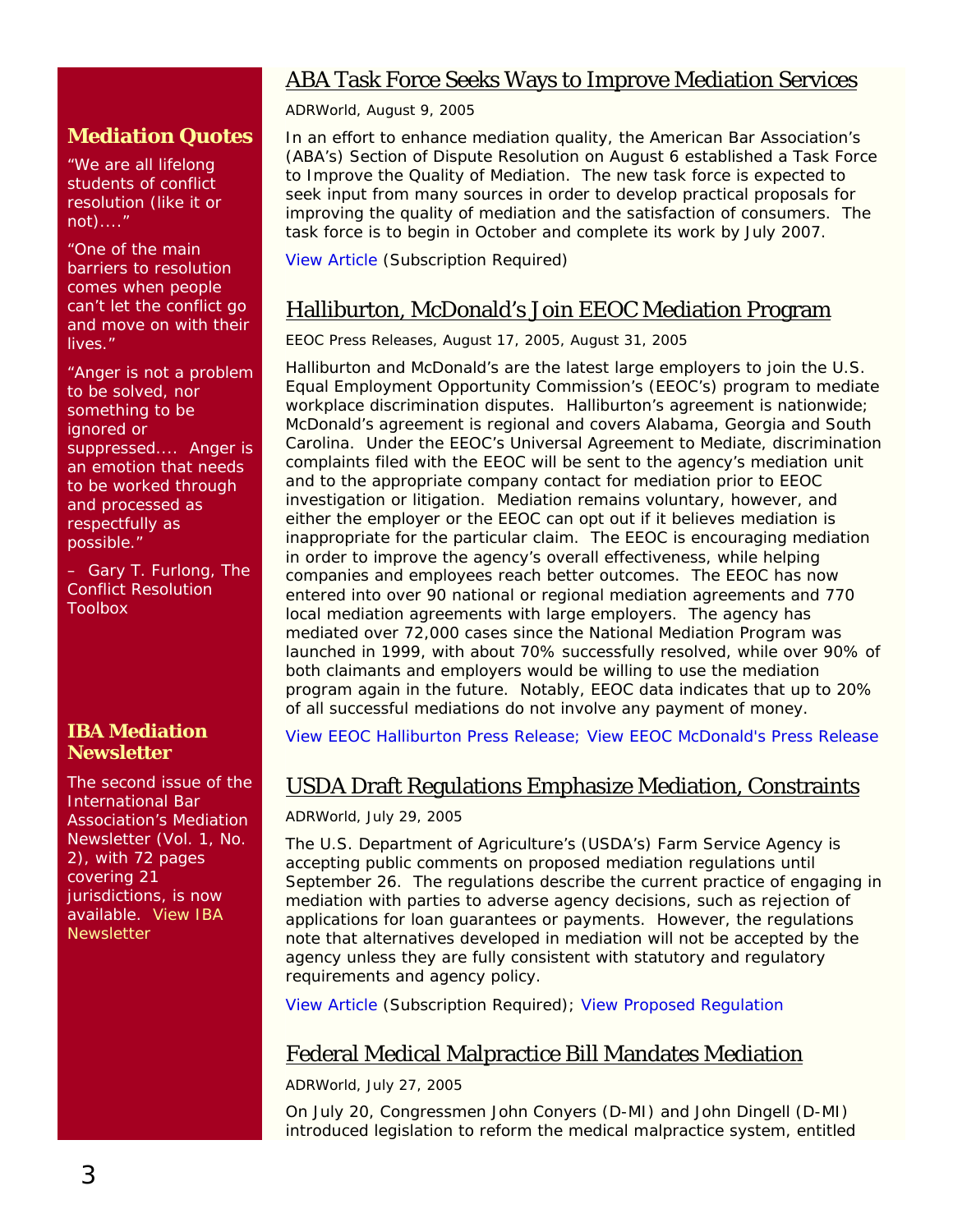### **Check These Out:**

Mediators often emphasize the importance of proper framing of facts and issues to help resolve differences. Here's a remarkable visual illustration of that principle: [http://web.mit.edu/per](http://web.mit.edu/persci/people/adelson/checkershadow_illusion.html) [sci/people/adelson/che](http://web.mit.edu/persci/people/adelson/checkershadow_illusion.html) [ckershadow\\_illusion.ht](http://web.mit.edu/persci/people/adelson/checkershadow_illusion.html) [ml.](http://web.mit.edu/persci/people/adelson/checkershadow_illusion.html)

If you liked that one, here are more: [http://www.michaelbac](http://www.michaelbach.de/ot/index.html) [h.de/ot/index.html](http://www.michaelbach.de/ot/index.html).

These visual illusion sources are among a range of mediation articles and other interesting items in the blog entitled *Online Guide to Mediation* at: [http://www.mediationb](http://www.mediationblog.blogspot.com/) [log.blogspot.com/.](http://www.mediationblog.blogspot.com/)

the "Medical Malpractice and Insurance Reform Act of 2005" (H.R. 3359). The bill mandates mediation prior to trial for every medical malpractice action, permits non-binding arbitration depending on state law, and requires states to inform residents of the procedures available to resolve consumer grievances. The bill includes broad confidentiality provisions for any form of alternative dispute resolution used and directs the Justice Department to develop regulations to ensure that mediations are affordable, accessible, timely, "consistent," fair, and reasonable convenient for consumers. As reported in the last newsletter, the "Comprehensive Medical Malpractice Reform Act of 2005" (H.R. 2657) was introduced on May 26. Both bills are currently pending in the House Judiciary Committee and the House Energy and Commerce Committee's Subcommittee on **Health** 

[View Article](http://www.adrworld.com/sp.asp) (Subscription Required); [View H.R. 3359](http://thomas.loc.gov/cgi-bin/query/z?c109:H.R.+3359)

## Federal Circuit Beginning Free IP Mediation

*Chicago Daily Law Bulletin*, August 22, 2005

At the same time that other courts are dealing with issues resulting from reliance on pro bono mediators (see summaries below), a federal appellate court that routinely deals with high value cases is starting down that path. The U.S. Court of Appeals for the Federal Circuit announced that it is launching a pilot mediation program on October 3 for intellectual property (IP) appeals. Participation by litigants in the program will be encouraged by the court, but is voluntary. The court is compiling a roster of mediators from a list of candidates recommended by the Federal Circuit Bar Association, and is seeking attorneys and academicians with IP expertise, as well as attorneys with experience mediating. Mediators will not be paid for their services, but will be reimbursed for minor out-of-pocket expenses.

[View Article](http://web2.westlaw.com/Find/default.wl?findcite=8%2F22%2F05+chi.+daily+l.+bull.+1&TF=%7B27AE66B7-4EEF-11D5-A99D-000102463493%7D&RS=WLW5.08&VR=2.0&SV=Split&FN=_top&MT=LawSchoolPractitioner&RP=%2FWelcome%2FLawSchoolPractitioner%2Fdefault.wl&TC=%7B7) (Subscription Required); [View Pilot Program Guidelines](http://www.fedcir.gov/guidelines05.pdf)

## New Jersey Court Considering Pay for Its Mediators

*New Jersey Law Journal*, August 22, 2005

With many mediators abandoning the New Jersey Superior Court mediation program, the New Jersey Supreme Court is considering a proposal to pay mediators \$100 per hour for the first three hours of court-referred mediations. Since the program began in 2000, the first three hours have been provided pro bono by mediators, with market rates for time in excess of three hours, which averages about \$250 to \$300 per hour. Mediators unhappy with the program cite concerns that free mediation is undervalued by the parties, that many parties quit after three hours regardless of the status of the mediation, and that neither counsel nor judges routinely work for free. While the number of active mediators has declined by one-fourth over the past two years, the mediation program is currently expanding to all 21 counties in the state and an influx of Lemon Law cases is expected under new procedures taking effect in January (see summary below).

[View Article](http://web2.westlaw.com/Find/default.wl?findcite=181+N.J.L.J.+645&TF=%7B27AE66B7-4EEF-11D5-A99D-000102463493%7D&RS=WLW5.08&VR=2.0&SV=Split&FN=_top&MT=LawSchoolPractitioner&RP=%2FWelcome%2FLawSchoolPractitioner%2Fdefault.wl&TC=%7B7340A334-4EEC-11D5) (Subscription Required)

## Lack of Mediator Pay Generates Controversy in L.A.

*Los Angeles Business Journal*, July 11, 2005

Controversy is developing around the Los Angeles Superior Court mediation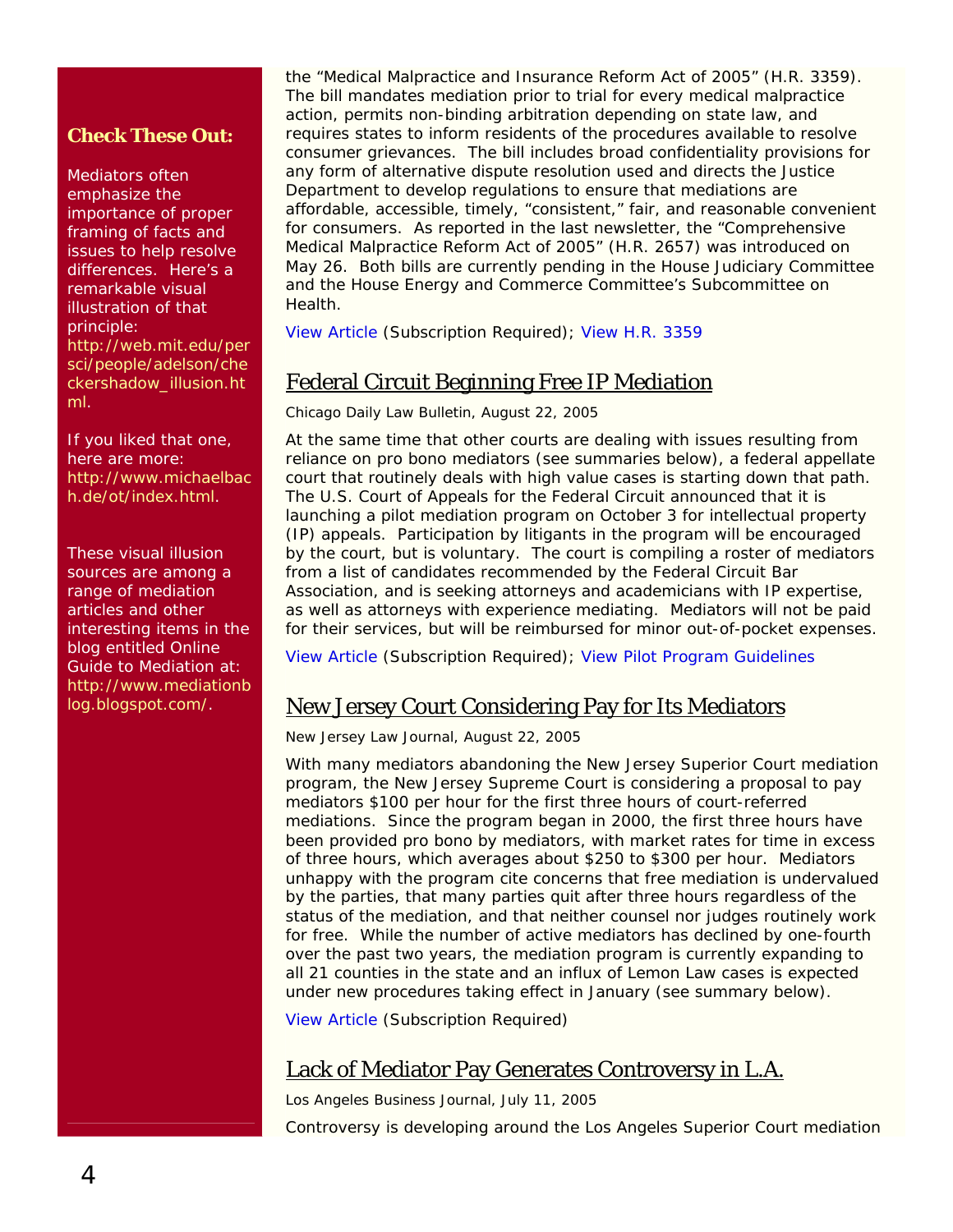## **Contact Information**

Please contact Keith with dispute resolution questions and to discuss any matters or issues that might be suitable for mediation or facilitation:

## KEITH L. SEAT, 1.d.

Keith L. Seat, J.D. Mediator & Arbitrator Six Whitehall Court Silver Spring, MD 20901

Tel: 301-681-7450 Fax: 301-681-9243 Cell: 301-523-5535 [kseat@keithseat.com](mailto:kseat@keithseat.com) [www.keithseat.com](http://www.keithseat.com/)

program, in which growing numbers of major law firms and large corporate clients are using the program to mediate six- and seven-figure cases, despite the fact that the program was established to provide free mediation in much smaller cases. Mediation services under the program are primarily provided by volunteer mediators. The Presiding Judge denied a request by the California Dispute Resolution Council to limit free services to litigants who could not afford a mediator, stating that the legislature did not establish a means test for eligibility. One mediator who resigned in protest from the court's panel of volunteers, stated that "Those who can't afford [mediation] should get it for free.... But if you can afford to hire a lawyer, then you ought to be expected to hire your mediator as well."

[View Article](http://web2.westlaw.com/find/default.wl?mt=LawSchoolPractitioner&fn=_top&sv=Split&cite=2005+WLNR+12749449&rp=%2ffind%2fdefault.wl&vr=2.0&rs=WLW5.08) (Subscription Required); [View CDRC-Judicial Correspondence](http://www.cdrc.net/pg71.cfm)

## New Jersey Requiring Mediation or Arbitration of Lemon Law Cases

*New Jersey Law Journal,* July 25, 2005, August 22, 2005

New Jersey is beginning a pilot program that requires parties in so-called Lemon Law cases alleging vehicle defects to elect between mediation, nonbinding arbitration or binding arbitration. If the parties do not agree, or fail to make a choice within 90 days of the answer in the case, they will be automatically assigned to mediation. The new procedures go into effect January 1 and are intended to provide uniformity in the way New Jersey Superior Courts address the 1,500 Lemon Law cases filed each year in the state.

[View July Article](http://web2.westlaw.com/find/default.wl?mt=LawSchoolPractitioner&fn=_top&sv=Split&cite=181+N.J.L.J.+287&rp=%2ffind%2fdefault.wl&vr=2.0&rs=WLW5.08) (Subscription Required); [View August Article](http://web2.westlaw.com/Find/default.wl?findcite=181+N.J.L.J.+645&TF=%7B27AE66B7-4EEF-11D5-A99D-000102463493%7D&RS=WLW5.08&VR=2.0&SV=Split&FN=_top&MT=LawSchoolPractitioner&RP=%2FWelcome%2FLawSchoolPractitioner%2Fdefault.wl&TC=%7B7340A334-4EEC-11D5) (Subscription Required)

## California Funds Special Education Mediation Programs

#### *California Budget Act of 2005-06*

In its recently-approved 2005-06 budget, California allocated funds for special education mediation and mediation training programs. Among allocations for special education, \$10 million is specifically earmarked for dispute resolution services, including mediations provided through contract for the Special Education Program. Additionally, \$6 million was allocated to local plan areas and the Preschool Grant program for training programs, which may be used to provide training in alternative dispute resolution and the local mediation of disputes.

[View Special Education](http://www.cde.ca.gov/sp/se/as/documents/sebdgt0506.doc) Budget; [View Special Education Dispute Resolution](http://www.cde.ca.gov/ls/cs/k3/dispute.asp)  [Program](http://www.cde.ca.gov/ls/cs/k3/dispute.asp) 

## Mediation Winding Down Florida's 2004 Hurricane Disputes

*Sarasota Herald Tribune*, July 6, 2005

Florida's innovative hurricane mediation program is being scaled back as most insurance disputes are now resolved. As previously reported, Florida began its mediation program last November after hurricanes in 2004 caused an estimated \$21.5 billion in property losses in the state. Of the 1.7 million insurance claims that were filed by hurricane victims, only 50,000 now remain unresolved. Four mediation offices around the state have been conducting mediations, but due to lessening demand one of those is slated to close this month. The closing office has a 96%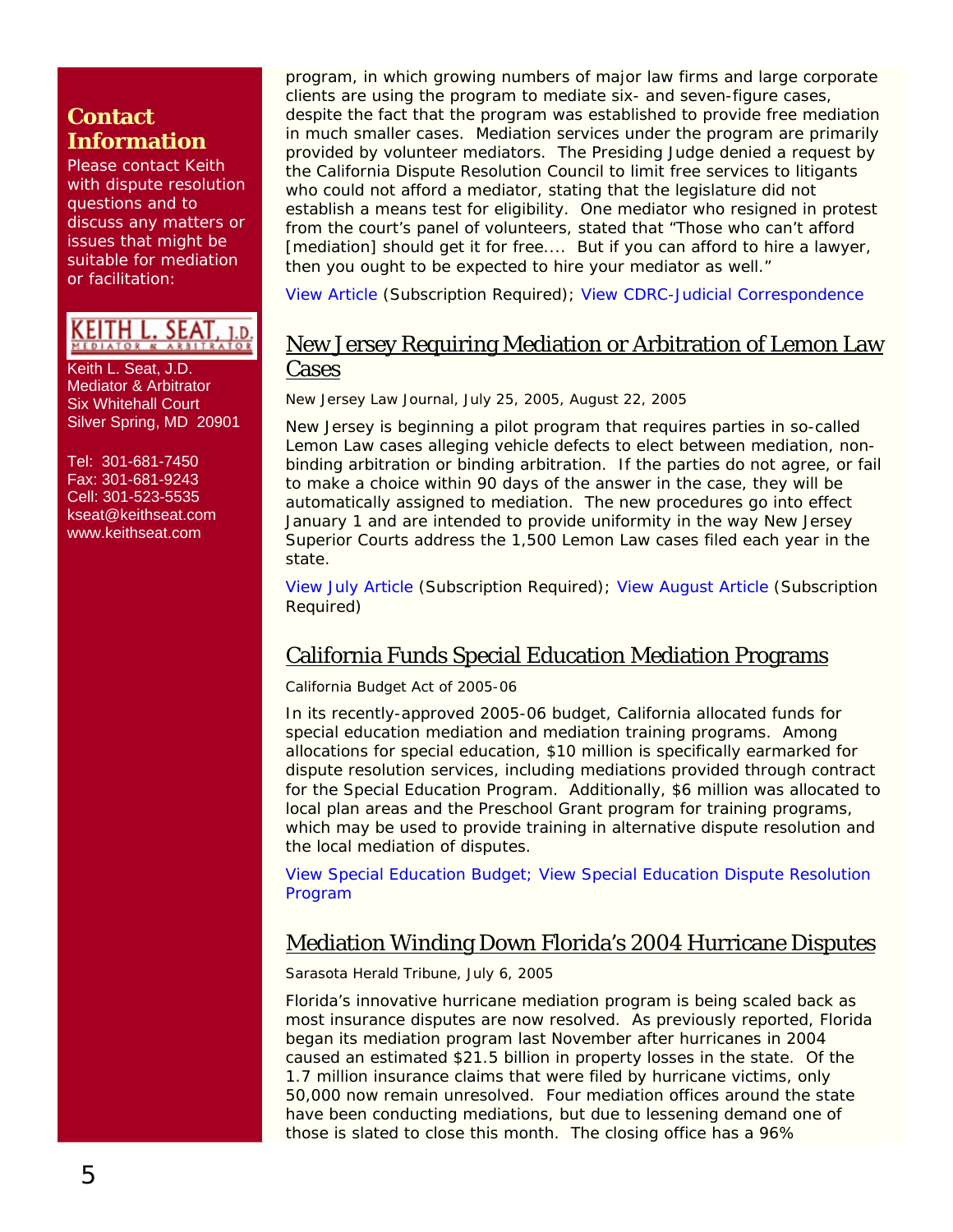settlement rate of claims mediated.

[View Article](http://web2.westlaw.com/welcome/LawSchoolPractitioner/default.wl?ATP=Show&FN=%5Ftop&MT=LawSchoolPractitioner&RS=WLW5%2E08&SV=Split&VR=2%2E0) (Subscription Required)

## Memphis' Largest Law Firm Opens ADR Center

#### *Memphis Commercial Appeal*, July 27, 2005; *Mississippi Business Journal Online*, July 12, 2005

Recognizing that clients are increasingly demanding alternative dispute resolution (ADR), Memphis' largest law firm recently opened the Center for Dispute Resolution with twenty of its lawyers who are experienced mediators. The Center is designed to provide ADR services – especially mediation – for a wide range of legal disputes, including commercial, personal injury, employment, product liability, securities matters and other areas. While other Memphis area firms offer mediation, the Center is the first to formalize these services along the lines of a separate practice group, bringing heightened attention from the legal community and the public.

[View Memphis Article](http://reg.commercialappeal.com/mca/web/loginForm?from=www.commercialappeal.com/mca/business/article/0,1426,MCA_440_3955789,00.html) (Subscription Required); [View Mississippi Article](http://www.msbusiness.com/article.cfm?ID=1838)

## Barriers to U.K. Mediation Explored

*Post Magazine*, July 7, 2005, August 11, 2005

Prominent U.K. mediators, legal experts and insurers gathered to discuss the status and merits of mediation for resolving motor vehicle personal injury claims in the U.K.; a second discussion involved catastrophic personal injury claims. There was general consensus that mediation is a useful tool, as long as the value of the cases is not too low to be able to afford a mediator. Claimants' lawyers expressed concern that injured individuals not be pressured into settlements they later regret. Appropriate timing of mediations in serious personal injury cases is challenging due to the difficulty in determining the full scope of injuries. There was also agreement that the market for mediation has not yet matured and that there needs to be greater awareness and training about the nature and availability of mediation. However, possible amendments to Civil Procedure Rules later this year may encourage much greater use of mediation in catastrophic personal injury cases.

[View July 7 Article](http://web2.westlaw.com/search/default.wl?rltdb=CLID_DB541779&vr=2.0&eq=search&sv=Split&fn=_top&action=Search&origin=Search&mt=LawSchoolPractitioner&rp=%2fsearch%2fdefault.wl&rs=WLW5.08&sskey=CLID_SSSA172079&method=TNC&query=%22post+magazine%22+%2) (Subscription Required); [View August 11 Article](http://web2.westlaw.com/welcome/LawSchoolPractitioner/default.wl?ATP=Show&FN=%5Ftop&MT=LawSchoolPractitioner&RS=WLW5%2E08&SV=Split&VR=2%2E0) (Subscription Required)

## Canada's Largest Auto Insurer Backs Mediation

*Post Magazine*, August 4, 2005

Despite initial resistance from claims staff and counsel, Canada's largest auto insurer is now aggressively pursuing and promoting mediation. Last year the Insurance Corporation of British Columbia (ICBC) participated in over 3,400 mediations, with 95% settling. ICBC's director Peter Morgan attributes significant savings in legal costs to the use of mediation and credits mediation as a factor that has kept ICBC's bodily injury costs flat for the past five years. Morgan encourages other insurers to promote alternative dispute resolution, explaining that mediation in particular is a "significantly better process for all concerned and much more effective and desirable than the alternative."

[View Article](http://db.riskwaters.com/public/showPage.html?validate=0&page=post_login2&url=%2Fpublic%2FshowPage.html%3Fpage%3D289907) (Subscription Required)

## **Subscribe**

Feel free to share this mediation newsletter with others who may be interested. Current and past issues of the newsletter may be accessed at [www.keithseat.com/pu](http://www.keithseat.com/publications.htm) [blications.htm](http://www.keithseat.com/publications.htm).

If you did not receive this newsletter directly from Keith's mediation newsletter list (mediation\_news@keit hseat.com), you may subscribe by clicking [here](mailto:mediation_news-subscribe@keithseat.com) to send an e-mail to [mediation\\_news](mailto:mediation_news-subscribe@keithseat.com)[subscribe@keithseat.co](mailto:mediation_news-subscribe@keithseat.com) [m.](mailto:mediation_news-subscribe@keithseat.com)

However, if you did receive this newsletter directly and would prefer not to, you may unsubscribe by clicking [here](mailto:mediation_news-unsubscribe@keithseat.com) to send an e-mail to mediation news[unsubscribe@keithseat.](mailto:mediation_news-unsubscribe@keithseat.com) [com](mailto:mediation_news-unsubscribe@keithseat.com) or by sending an e-mail stating 'unsubscribe" to [Admin@KeithSeat.com](mailto:Admin@KeithSeat.com).

Thanks.